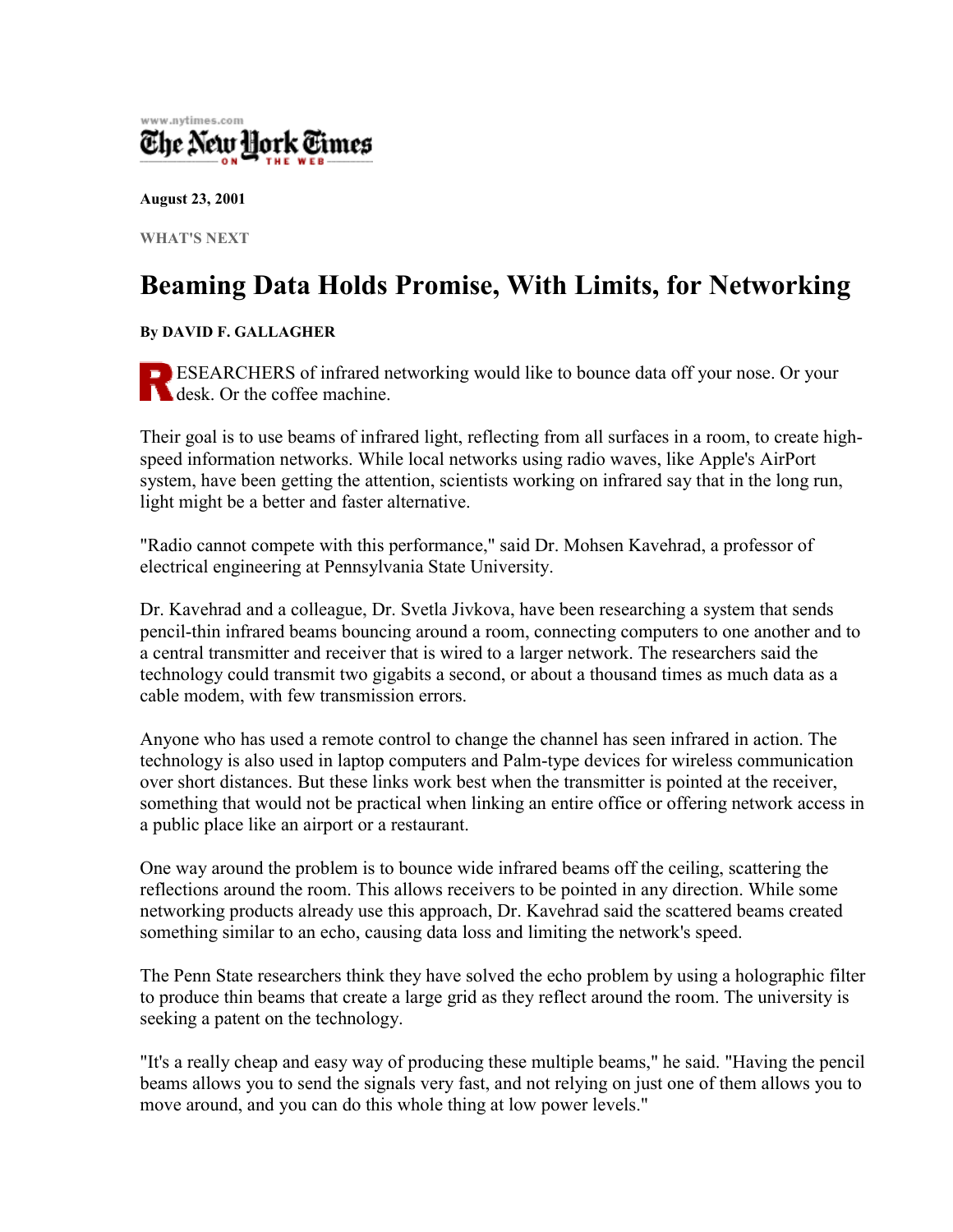Researchers at the University of Kassel and at the University of Siegen, both in Germany, have approached the problem differently, focusing on improving the receiver's ability to separate signals from echoes and interference. The researchers say the resulting network would be fast enough to allow everyone in a meeting to receive and transmit video streams on their laptops simultaneously for videoconferencing.

Providing enough bandwidth for activities like videoconferencing is one area where infrared has an advantage; the radio spectrum is tightly regulated so only certain frequencies can be used for data transmission. Manufacturers can push into higher frequencies in search of free space, but at the same time, the components needed become more expensive.

Infrared has no such problems, because its frequencies, which are just below visible light on the electromagnetic spectrum, are unregulated. And because infrared transmissions do not penetrate walls, there is no chance of interference or overlap in neighboring rooms. That also can be a security advantage; radio-frequency networks open the possibility of eavesdropping, perhaps by someone sitting in the parking lot with a laptop and an antenna.

But infrared's inability to pass through walls and other objects may also be its downfall. The technology requires at least one receiver and transmitter in each room to be connected to a wired network. This makes it an unlikely choice for, say, someone wanting to stay online wirelessly while moving a laptop among different rooms. And forget about going online from the backyard via infrared ?the beams need surfaces, particularly ceilings, to bounce from.

Joseph M. Kahn, a professor of electrical engineering and computer sciences at the University of California at Berkeley, said the first users of new networking equipment have been companies and schools, and "they don't want to put an access point in each room."

Dr. Kahn, who did research on infrared networking for much of the last decade, said he had based some of his work on research by Dr. Kavehrad. In a report, he and his colleagues demonstrated about a year ago that an infrared network could handle a separate video stream for every passenger on a jetliner. But he said he had moved on to other things.

"It has some technical advantages," he said, "but it just hasn't taken off commercially, and I see no signs that that's going to change, unfortunately."

In addition, he said, companies are investing more money in radio research, limiting advancements in infrared.

Meanwhile, radio-based networking is entering the mainstream. Much of the focus is on a standard known as 802.11b or Wi-Fi, the technology used in Apple's AirPort and other low-cost networking products. Starbucks [\(news/quote\)](http://www.nytimes.com/redirect/marketwatch/redirect.ctx?MW=http://custom.marketwatch.com/custom/nyt-com/html-companyprofile.asp&symb=SBUX) is putting Wi-Fi into its stores, allowing customers to surf while sipping.

One thing that might give a lift to infrared would be research demonstrating that the radio energy used in mobile phones and other devices is actually hazardous to human health, Dr. Kahn said.